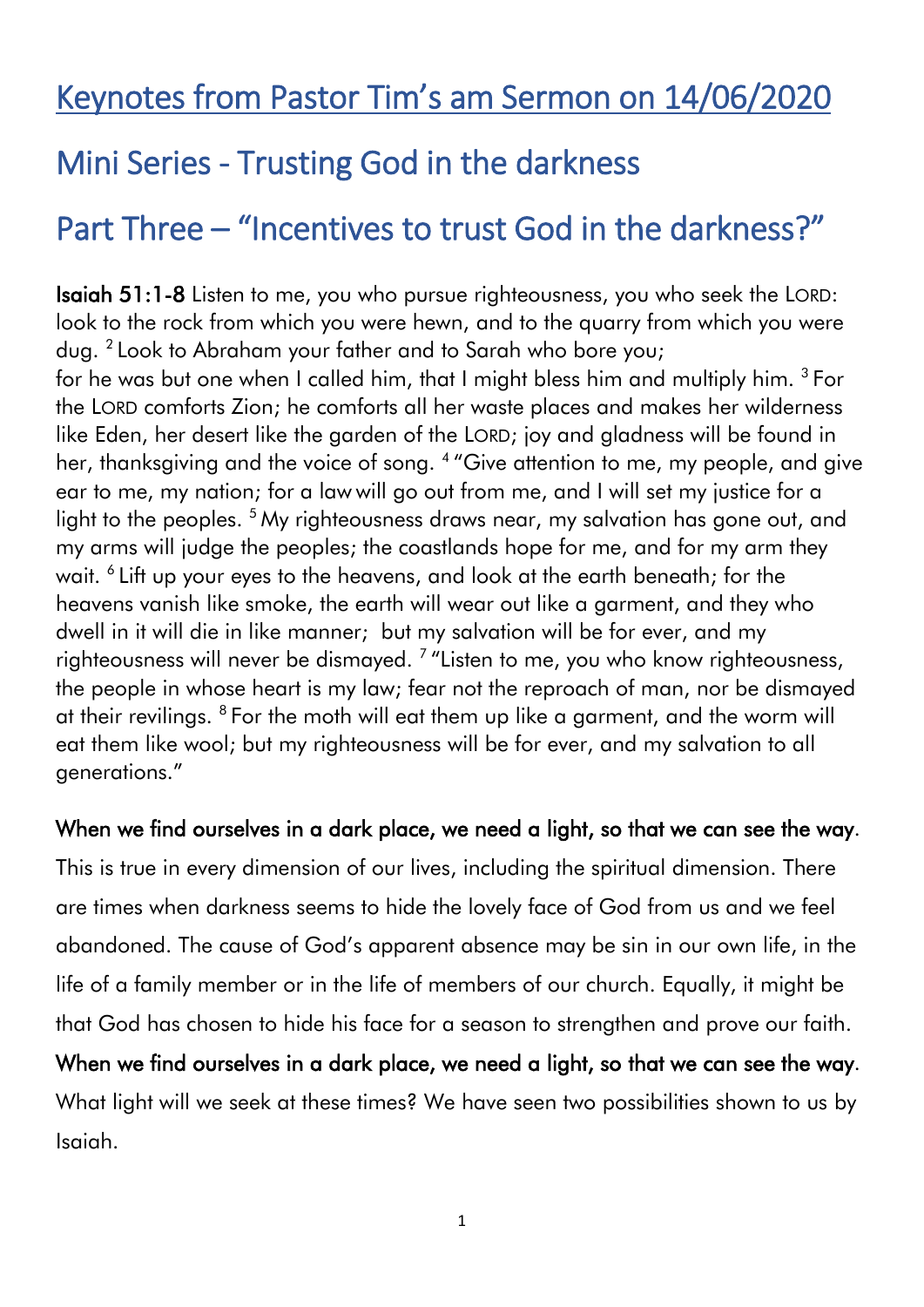Isaiah 50:10-11 Who among you fears the LORD and obeys the voice of his servant? Let him who walks in darkness and has no light trust in the name of the LORD and rely on his God. <sup>11</sup> Behold, all you who kindle a fire, who equip yourselves with burning torches! Walk by the light of your fire, and by the torches that you have kindled! This you have from my hand: you shall lie down in torment.

- a) We can seek our own light, but that will end in the torment of eternal judgement - v11
- b) We can do what v10 commands trust God in the darkness and rely on him to guide us.

The people of God were exiled in Babylon because of their sin, losing everything that enabled them to worship God. Amongst their number were a few, such as Daniel and Nehemiah, who remained faithful to God and refused to compromise their faith. They felt the depth of the darkness they were in and grieved over:

- The sin that had brought them to this place
- The way God's name had been dishonoured, because the Babylonians thought their false gods had won
- The fact that the walls of Jerusalem and the temple worship had been destroyed God gave these faithful exiles the command in Isaiah 50v10 and calls on us, too, to

obey this command in the midst of our own darkness, no matter what the cause of it.

We must never doubt in the darkness what God has told us in the light. Isaiah has shown us that:

- we can trust God in the darkness because he has a purpose for us in it. He hasn't forsaken us and he is able to deliver us in the darkness
- The Lord Jesus Christ, the suffering servant and our Saviour, is the one who enables us to trust God in the darkness. In his humanity, he trusted God in the darkness, submitting his mind and will to the Sovereign Lord. As our prophet, priest and king, living forever, he sustains us in the darkness with his word, and enables us to submit our wills and minds to the Sovereign Lord, so we live lives that glorify him.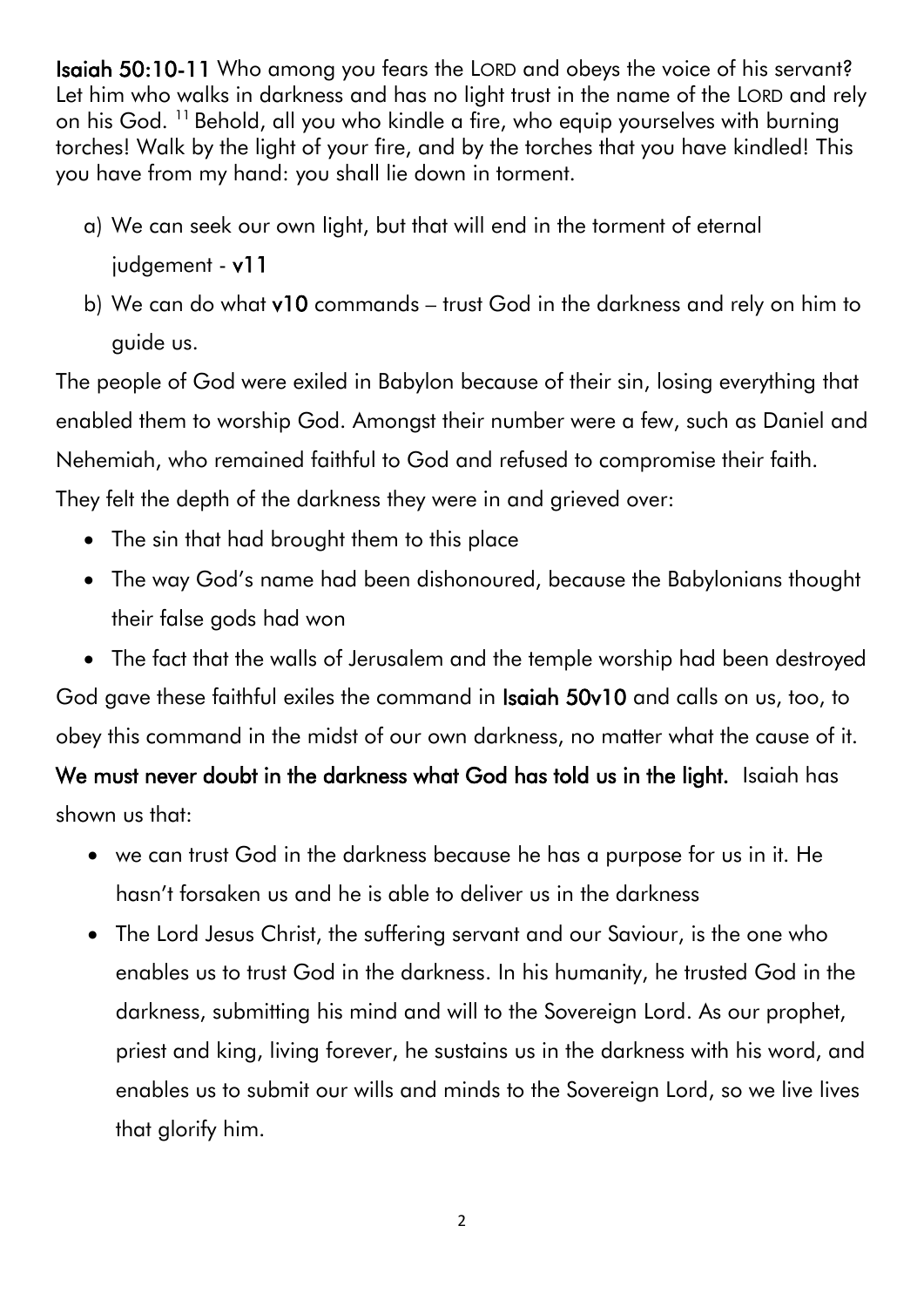Isaiah now goes on to call us to listen to three incentives from God to trust him in the darkness.

## 1. The incentive of God's electing love and creative power

The faithful exiles must have felt small in number, and indeed they were. They perhaps imagined that in a generation the people of God would be wiped out. It seemed a hopeless situation, and they appeared to have lost everything.

Isaiah 51:1-3 Listen to me, you who pursue righteousness, you who seek the LORD: look to the rock from which you were hewn, and to the quarry from which you were dug. <sup>2</sup> Look to Abraham your father and to Sarah who bore you; for he was but one when I called him, that I might bless him and multiply him.  $3$  For the LORD comforts Zion; he comforts all her waste places and makes her wilderness like Eden, her desert like the garden of the LORD; joy and gladness will be found in her, thanksgiving and the voice of song.

God calls them to trust him by looking back to two significant events:

- a) The call of Abraham and Sarah -he called two people to be his first people and promised that he would birth a great nation from them. Both were old and as good as dead where giving birth to children was concerned.
	- God kept his promise, despite all the hindrances, and brought into existence a nation so big that no one could count them. He can do this again. He chose that nation as his own purely because of his electing love.
- b) The formation of Eden God created the world out of nothing and planted a garden that was a place of blessing, provision and fellowship with him for Adam and Eve.
	- God promised that he would do the same again, restoring the places the Babylonians destroyed.

The exiles are reminded that God has done these things before and so can do them again. He will not abandon the people on whom he settled his electing love, because his love does not change.

When we are in the darkness, we need to look back to what God has done in the past so that we can trust him in the future. God's electing love and creative power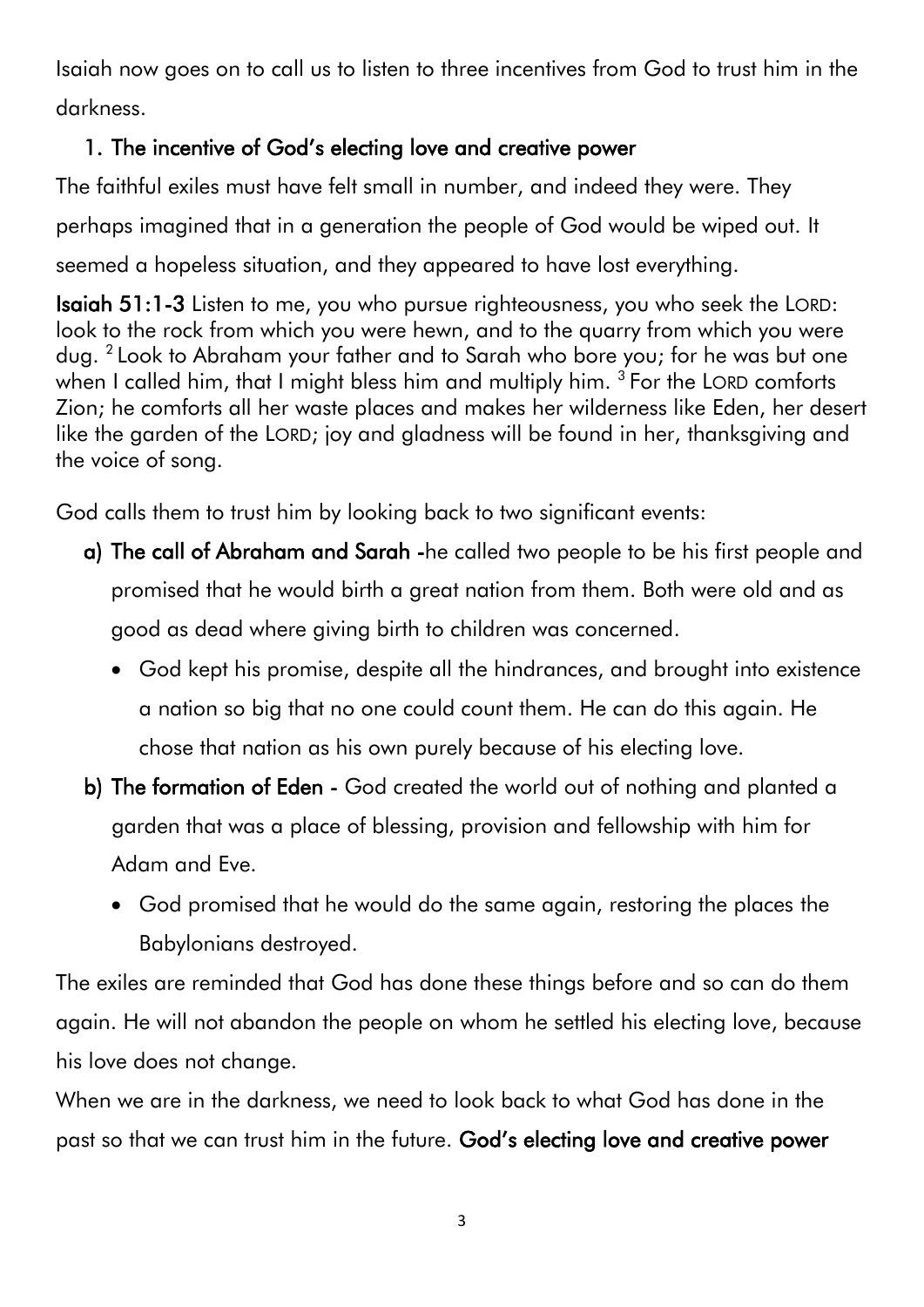have never failed and never will – he will bring us into a place of blessing even if the path to that place is dark.

Yet if these promises are only for the nation of Israel then they don't offer much for us today so is there more?

### 2. The incentive of salvation for the nations

Vv4-5 4 "Give attention to me, my people, and give ear to me, my nation; for a law will go out from me, and I will set my justice for a light to the peoples. <sup>5</sup> My righteousness draws near, my salvation has gone out, and my arms will judge the peoples; the coastlands hope for me, and for my arm they wait.

Israel's biggest problem was their sin, and without deliverance from that they would still have been eternally lost even if God delivered them from Babylon. We all need deliverance from the sin that is deeply ingrained in our hearts, not just rescuing from our circumstances.

God is promising a salvation that:

- would reach the peoples, though he will not forsake his ancient people. He has reconciled the nations to himself through the death of Jesus.
- not only saves people from the **penalty** of sin (eternal hell) but also saves them from the **power** of sin. This salvation is linked with righteousness  $(v5)$ .

Titus 2:14 tells us Christ <sup>14</sup> gave himself for us to redeem us from all lawlessness and to purify for himself a people for his own possession who are zealous for good works.

 God's purpose is to have a people who will joyfully submit to him and his law – a people made up of Jews and Gentiles. This salvation will last forever, unlike the earth and the people who live on it.

Isaiah 51v6 but my salvation will be for ever, and my righteousness will never be dismayed.

God is promising:

- Eternal righteousness that will give people a right standing with God
- Eternal salvation, resulting in a holy people who joyfully submit to God forever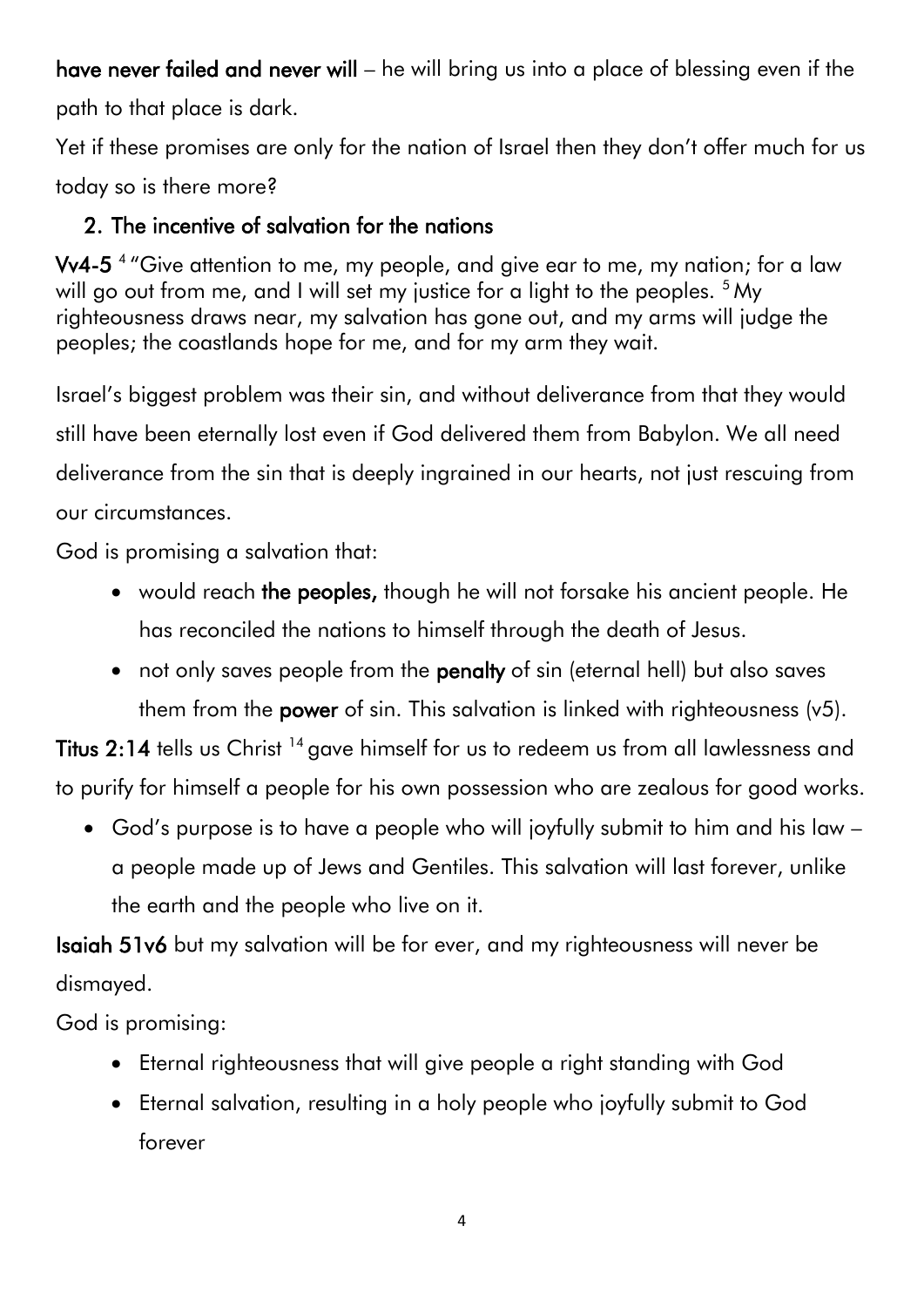Having first asked us to look back, Isaiah is now asking us to look forward not just to the end of our current problems but on to eternity, to a restored Eden where there is righteousness and the blessing of God's presence forever.

As new covenant believers, when we are in our current darkness, we look

- back to the cross of Christ and see how God has dealt with our sin to make us holy
- forward to the return of Christ and the anticipation of a new earth and heavens, a place of eternal blessing.

As we look back at what God has done, and forward to what is to come, how are we to live?

### 3. The incentive of justice for God's people.

As God's people, we are to live like the servant of **Isaiah 50:4-8**, submitting our minds and wills to God, living as Christ lived, and speaking as he spoke. This will bring hostility as it did for Jesus, a hostility he endured by trusting the Sovereign Lord in the darkness. Fear of rejection, hostility or persecution can keep us from leading godly lives or speaking about Jesus. This fear can be so great that we give up on Jesus if we have never really got the gospel deeply rooted in our hearts. To counter that fear, we need to understand what will happen to those who hate us – one day they will be put into the eternal fire of hell. For those of us who love Jesus that should grieve us, and drive us to witness to the gospel. Rather than fearing those people who are passing away like a moth-eaten garment, we should pity them.

### How will we respond to these incentives?

 If we seek to make our own light, trusting in our own strength and wisdom, and relying on secular means to deal with the darkness, God warns us in Isaiah 50

v11 you shall lie down in torment.

Heed the warning and repent of that attitude, now, and return to the Lord, seeking him and his salvation and righteousness. It is only this that will last forever and secure your eternal life.

The question that needs to be asked is will you trust God in the darkness: